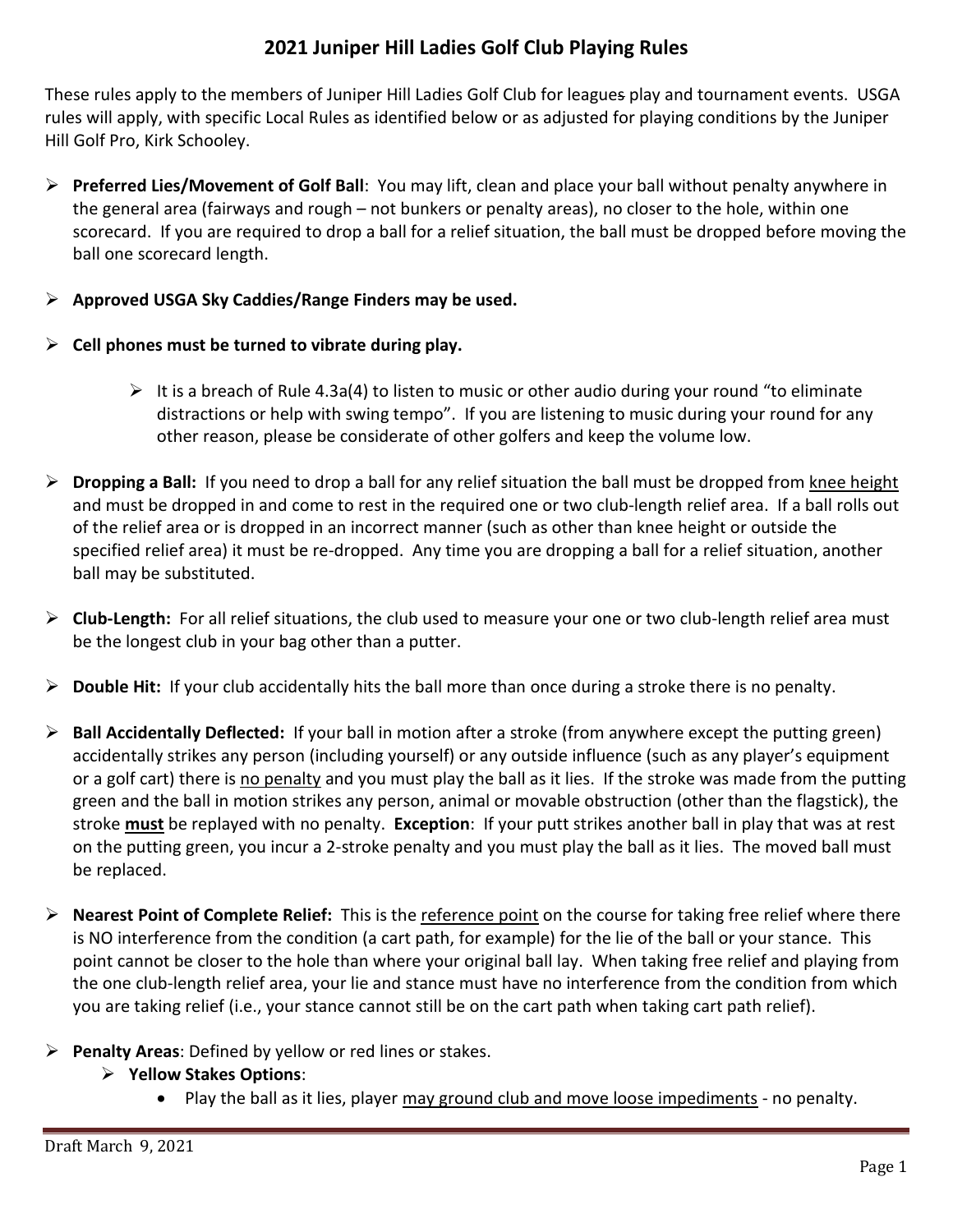- Play a ball within one club-length of the spot of the previous stroke 1 stroke penalty.
- Drop a ball back on a line from the hole through the point the ball last crossed the edge of the penalty area - 1 stroke penalty.
- ➢ **Red Stakes Options:**
	- Play the ball as it lies, player may ground club and move loose impediments no penalty.
	- Play a ball within one club-length of the spot of the previous stroke 1 stroke penalty.
	- Drop a ball back on a line from the hole through **the point the ball last crossed the edge of the penalty area** - 1 stroke penalty.
	- Drop a ball within 2 club-lengths of the point the ball last crossed the edge of the penalty area, no nearer the hole - 1 stroke penalty.
- ➢ (**LOCAL RULE):** If you hit two balls in the rocks or water on Hole #13, you **MUST** drop a ball in the drop area located across the bridge. You will need to add one additional stroke for carrying the ball over the water.
- **Ball Lost or Out of Bounds:** The new optional local rule for a ball that is lost or out of bounds will be in effect. Estimate the spot where your ball went out of bounds or where it is most likely to be if lost. Identify the point at the nearest edge of the fairway that is the same distance from the hole as that spot and drop a ball within two club-lengths of that point no nearer the hole. The penalty for this procedure is **2 penalty strokes**. You will still have the option to play a ball within one club-length of the spot where your previous stroke was made for a 1 stroke penalty. You may also play a provisional ball, but if you play a provisional ball you may not proceed under the optional local rule. See [http://www.usga.org/content/usga/home-page/rules](http://www.usga.org/content/usga/home-page/rules-hub/rules-modernization/infographics/golf-s-new-rules--stroke-and-distance.html#expanded)[hub/rules-modernization/infographics/golf-s-new-rules--stroke-and-distance.html#expanded](http://www.usga.org/content/usga/home-page/rules-hub/rules-modernization/infographics/golf-s-new-rules--stroke-and-distance.html#expanded) for an infographic on the new local rule.
	- ➢ **Out of Bounds:** A ball is out of bounds when all of it lies out of bounds. A player may stand out of bounds to play a ball lying in bounds. At Juniper Hill, out of bounds is determined by course boundary markers , walls, fences (stone, metal, and wood), the parking lot and roadways. There is also out of bounds defined by white stakes/posts over #5 green, behind #6 teeing area and left of #16 teeing area and fairway.
	- ➢ **Lost Ball:** A ball not found within **three** minutes from the time the player begins to search is considered lost. If another ball is put into play and the original ball is then located within the threeminute time frame, the original ball is still considered lost and may **NOT** be played.
- **Sand Bunkers:** Grass-covered ground next to or within a bunker and a wall or lip of the bunker not covered with sand are NOT part of the bunker. You may not touch the sand with your club immediately in front of or immediately behind your ball in a bunker, or touch the sand with practice swings or your backswing. Any other touching of the sand is allowed if your play is not improved or you are not testing the condition of the bunker. If the conditions of the course make the bunkers unplayable, the golf pro or appropriate officers will advise of this condition before play begins.
	- ➢ A **movable obstruction** can be removed from any part of the course, including a bunker or penalty area.
		- If you move a movable obstruction, such as a rake or trash, lying near your ball in a bunker and the ball moves it must be replaced - no penalty. It is a good practice to mark your ball before moving the obstruction, but it is not required.
		- If your ball lies in or on a movable obstruction in a bunker, such as a plastic bag, you may lift the ball and remove the bag. You must drop a ball within one club-length of the spot directly under where the ball lay in or on the plastic bag, no nearer the hole - no penalty (relief area must be in the bunker).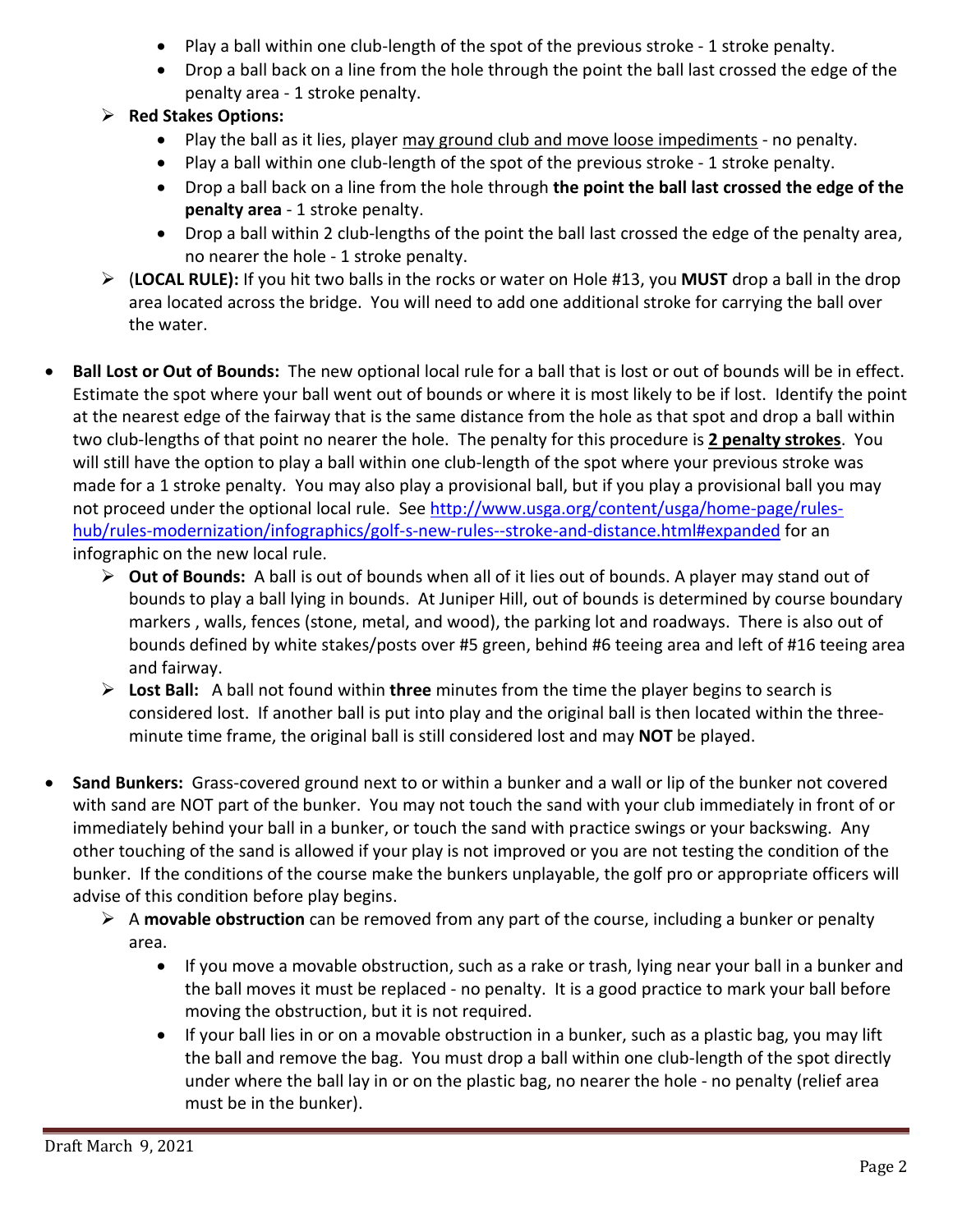- ➢ **Immovable obstructions** are artificial objects such as pipes, drainage grates, or wooden steps which cannot be moved without unreasonable effort. You have two options if you decide to take relief from an immovable obstruction in a bunker:
	- 1. Drop a ball in the bunker within one club-length of the nearest point of complete relief, but no nearer the hole - no penalty.
	- 2. Drop a ball outside the bunker back on a line from the hole through the point where the ball originally lay -  $1$  stroke penalty.
- ➢ **Loose impediments** are natural objects such as stones, leaves, and branches. Loose impediments may be removed in a bunker with no penalty. However, if your ball moves as a result of moving a loose impediment, there is a 1-stroke penalty and the ball must be replaced.
- ➢ When you have an **unplayable lie in a bunker**, you have 4 options:
	- 1. You may play a ball within one club-length of the spot from where the last stroke was made before you entered the bunker - 1 stroke penalty.
	- 2. Drop a ball in the bunker back on a line from the hole through the point where the original ball lay - 1 stroke penalty.
	- 3. Drop a ball in the bunker within two club-lengths of the spot where the ball lay, no nearer the hole - 1 stroke penalty.
	- 4. For an additional penalty stroke (2 total), you may drop a ball outside the bunker back on a line from the hole through the point where the original ball lay.
- **Temporary Water:** When water on the ground is visible where your ball comes to rest or is visible around your feet after taking your stance (which includes water from running sprinklers):
	- $\triangleright$  If your ball is not on the putting surface or in a penalty area, you may determine your nearest point of complete relief, no closer to the hole. Drop a ball within one club-length of that point - no penalty.
	- $\triangleright$  If your ball is on the putting surface and temporary water intervenes on your line of play, you may lift the ball and place it or another ball at the nearest point of complete relief, no closer to the hole (this point may be off the putting green), **or**
		- If complete relief is not available, place a ball at the point providing the maximum available relief (i.e. the shallowest level of water) as near as possible to the original spot but not nearer the hole or in a penalty area. If the nearest point is off the putting green, a ball must be placed off the green - no penalty.
	- $\triangleright$  If the ball is <u>in a penalty area</u>, relief without penalty for temporary water is not available. You must play the ball as it lies or take penalty area relief (Page 1).
	- $\triangleright$  If your ball is in a bunker, you have two options:
		- 1. Drop a ball in the bunker within one club-length of the nearest point of complete relief, but not nearer the hole - no penalty.
			- If complete relief is not available in the bunker, you may determine the point of maximum available relief in the bunker and drop a ball within one club-length of that point – no penalty. The relief area must be in the bunker.
		- 2. Drop a ball outside the bunker back on a line from the hole through the point where the original ball lay-1 stroke penalty.
- ➢ **Protective Fence (on #2):** This fence is considered a temporary immovable obstruction. You may determine your nearest point of complete relief, including line of play, no closer to the hole. Drop a ball within one clublength no closer to the hole - no penalty.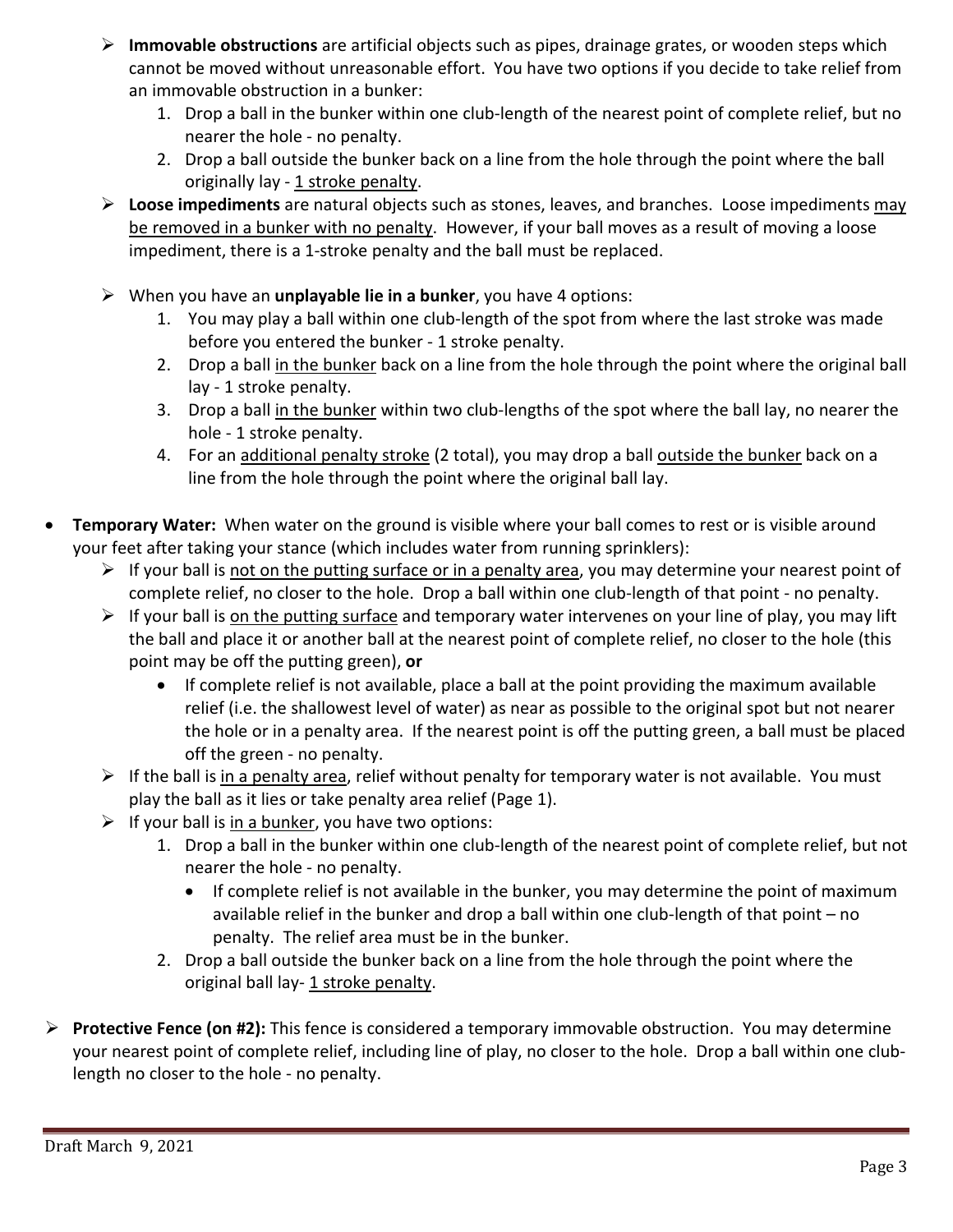- ➢ **Grass Bunker (on #6**): This area is not a "bunker" by definition and is considered to be a part of the general area. Bunker rules do not apply. Refer to preferred lies for moving the ball.
- ➢ **Native Grass/Prepared and Maintained Landscape** (Near Hole #6 tee, Hole #13 green, #15 tee/#18 green, and #16 men's tee)**:** These areas are **no play zones**. You MUST determine the nearest point of complete relief no closer to the hole, drop a ball within one club-length - no penalty.
- ➢ **Electrical/Irrigation Boxes** (Holes #2, #5, #8, #12, and #15)**:** These boxes are considered immovable obstructions.If your ball lies in or on the obstruction, or it interferes with your lie, stance or the area of your intended swing (NOT line of play), you may determine your nearest point of complete relief no closer to the hole and drop a ball within one club-length - no penalty.

### ➢ **Rocks**:

- $\rightarrow$  A ball in the rocks on Holes #1, #13, #15 and #17 is considered to be in a penalty area (Page 1).
- $\rightarrow$  A ball in the rocks on Holes #3 and #9, or inside the cart barn, is not considered to be in a penalty area. You may determine your nearest point of complete relief no closer to the hole and drop a ball within one club-length - no penalty.
- ➢ **Cart Paths**: You may determine your nearest point of complete relief no closer to the hole. Drop a ball within one club-length - no penalty.
- ➢ **Red Posts on Hole #11 (LOCAL RULE for Juniper Hill)**: When a ball is on the left side of the cart path and also between the red painted fence posts on #11, you have the option of playing the ball as it lies or you may take cart path relief to the right of the cart path - no penalty.
- **Ground Under Repair (GUR):** If your ball comes to rest in an area that is marked in white as ground under repair, or if the area is not marked as GUR and your fellow competitors agree , you may determine your nearest point of complete relief no closer to the hole. Drop a ball within one club-length - no penalty.
- **Flagstick:** The flagstick may be left in the hole before making any stroke, on or off the putting green. The decision on what to do with the flagstick (out, in or attended) must be made BEFORE the stroke is made. There is no penalty for a ball that accidentally strikes the flagstick, whether is it in the hole, lying on the ground, or is being attended. If a ball accidentally strikes the flagstick, it must be played as it lies. If a ball is at rest against the flagstick and any part of the ball is below the level of the surface of the green, the ball is considered to be holed.
- **Replacing Club (LOCAL RULE):** A player may replace a broken or significantly damaged club during play with the following exceptions:
	- $\triangleright$  Clubs that are damaged during "cases of abuse" are still barred from being replaced.
	- $\triangleright$  Clubs can be considered "broken or significantly damaged" if the shaft breaks (but dents don't count; the club face is visibly deformed (not just scratched); the clubhead is significantly deformed or detached, or if the grip is loose. A clubhead that is cracked is not considered to be significantly damaged under this rule.
- **Accidental movement of a ball or ball-marker on the putting green:** When your ball lies on the putting green and the ball or ball-marker is accidentally moved by you, your partner, your opponent, or any of their caddies or equipment there is no penalty.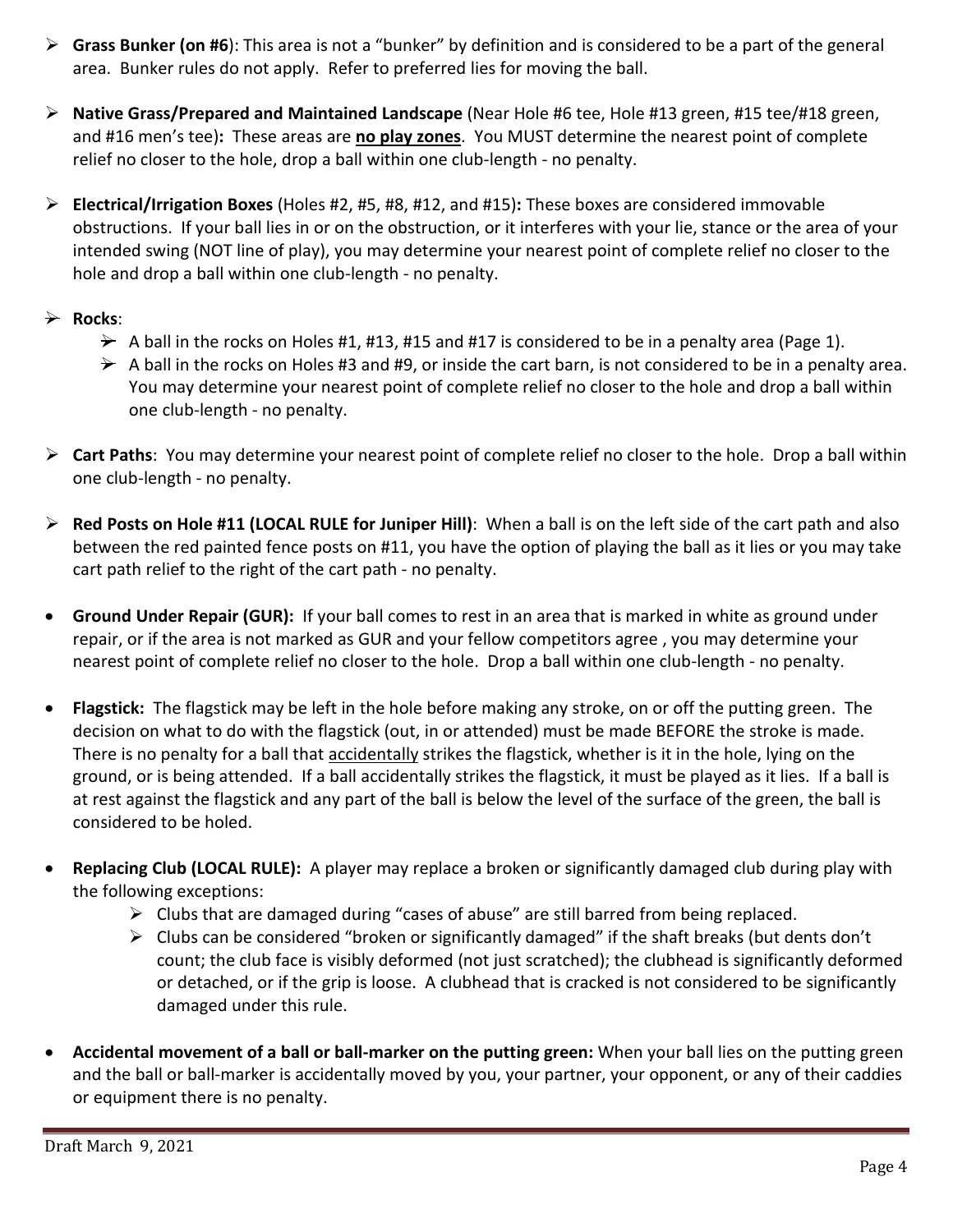- $\triangleright$  The moved ball or ball-marker must be replaced.
- ➢ If it is determined that a player's ball on the putting green was moved as a result of natural forces (wind, water or some other natural cause such as the effects of gravity), the ball must be played as it lies from its new location (if the ball has not been previously lifted and replaced—in this case the ball must be replaced). A ball-marker moved in such circumstances is always replaced.

For any questions, call the Pro Shop at (502) 875-8559. If you cannot get a timely ruling, do not delay play. **Play 2 balls under Rule 20.1c(3).**

**Final approval provided by Kirk Schooley, Golf Professional, and Lisa Goins, USGA Certified Rules Official.**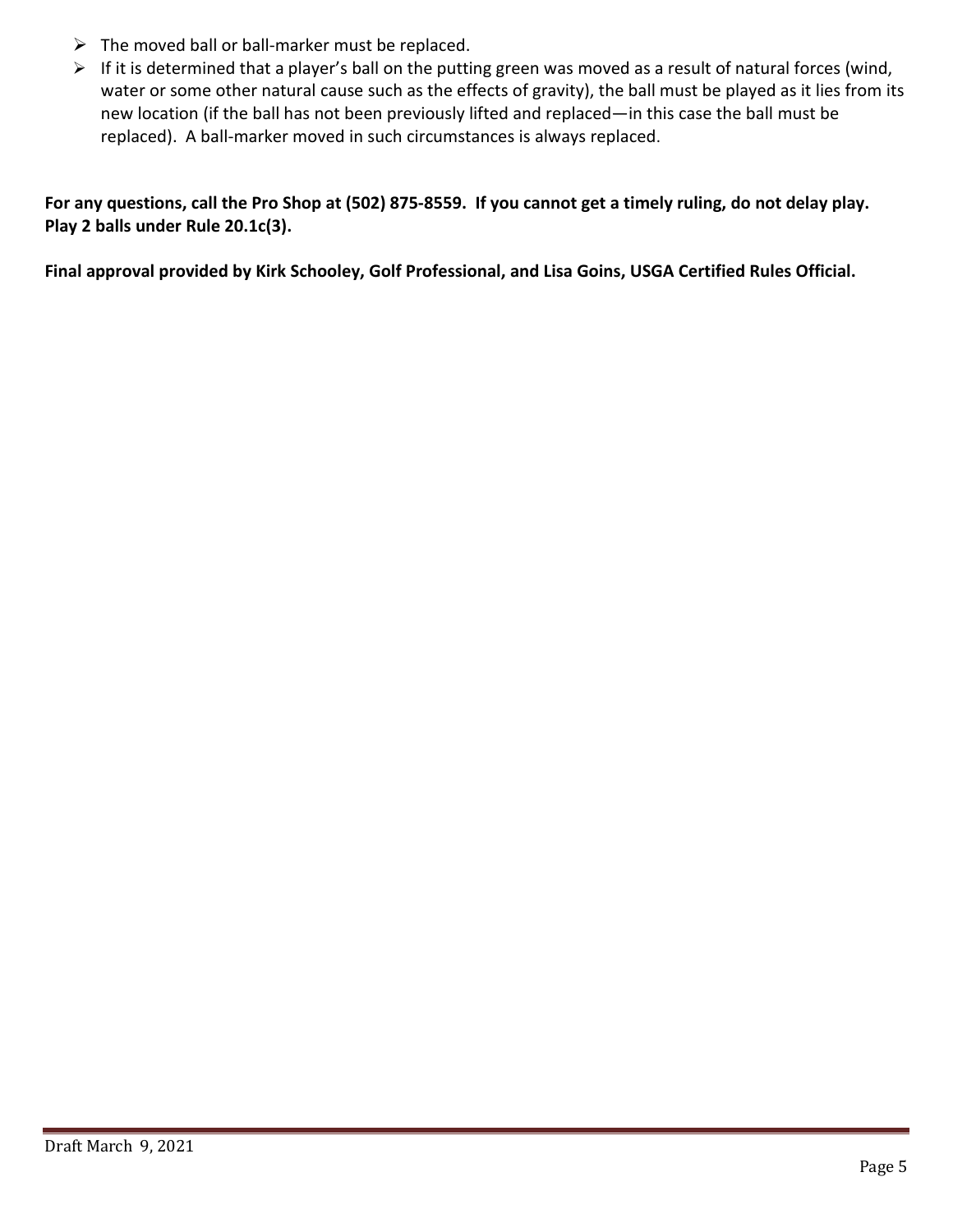### **HANDICAP COMMITTEE RULES**

**The Handicap Committee** will be responsible for all aspects of the USGA Handicap System, including the computation of each member's Handicap Index. The Handicap Committee members are the Handicap Chair and Juniper Hill Golf Pro Kirk Schooley. The Committee will verify that all acceptable scores are reported for handicap purposes, and that recorded scores are available for peer review. In addition, the Committee will determine if conditions exist (course set up, the weather, or other conditions) warrant changing the standard Handicap parameters.

**Requests:** A member may request an exception to the rules during the season when a unique situation occurs or exists, such as recent surgery or a disability. The Committee, will review member requests, on a case-by-case basis, for their Handicap Index to be adjusted or to play from the Wildcat tees for the following reasons:

- Age members who are 60 or over having a Handicap Index of 40 or over may request to play from the Wildcat tees.
	- o If approved, the member must play from the Wildcat tees for JHLGC and league events *unless their Handicap Index drops below 40*.
	- o This request must be submitted to the Handicap Chair annually.
- New members (requests from either JHLGC Co-chairs);
- Medical;
- Physical limitations;
- Scores entered incorrectly or not entered into system; and
- Other reasons as determined by the Handicap Committee.

# **PLAYING CONDITION RULES**

The number of winners, Flights per Division, and specific event details (i.e. format or prizes to be awarded) will be determined by the appropriate Chair of each League or event. Typically, only one prize is awarded to individual players.

**Prizes**: To be eligible for prizes, you must play with one other member of the league. Scorecards must be signed and attested. Inaccurate or incomplete scorecards may result in disqualification.

**Spectators:** Allowed but must stay 30 yards from all players.

**Caddies:** Are not allowed.

**Putts**: A putt is determined by the number of times you hit the ball while on the putting surface. Hitting the ball from the fringe onto the putting surface is considered a stroke but not a putt. A flagstick can be attended and removed or replaced at any time while around the green. If you putt off of the green and chip or putt back onto the putting surface, the stroke is not considered a putt. Anytime the ball is off the putting surface and goes into the hole, it is considered a chip-in.

**Defining winners (if awarded)**:The number of winners is determined by the league or tournament.

➢ *Low Gross* winners are determined by the lowest score in the flight. If there is a tie, the winner will be determined by a scorecard playoff (SCP) starting with the hardest handicap hole played.